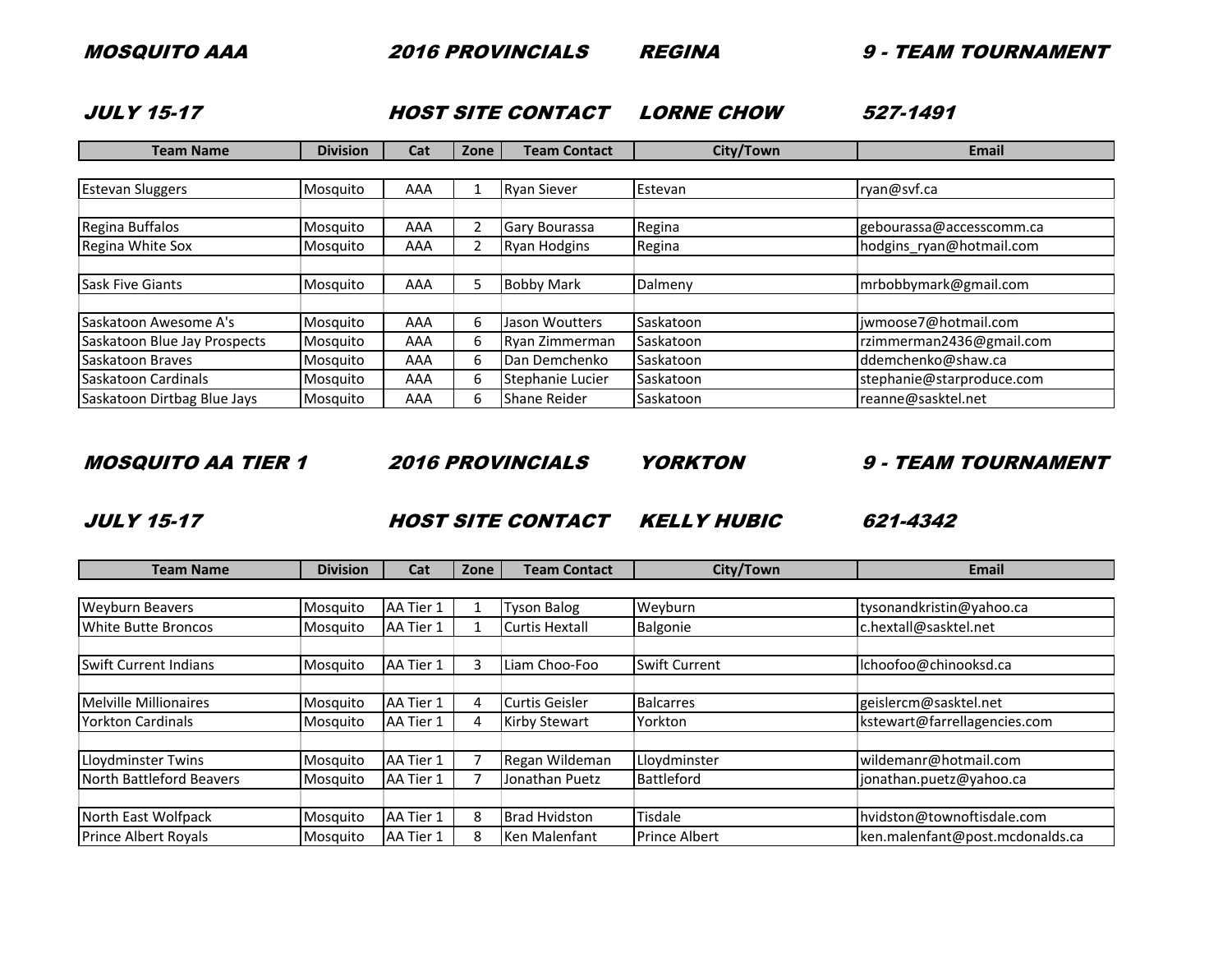MOSQUITO AA TIER 2

2016 PROVINCIALS

SASKATOON

12 - TEAM TOURNAMENT

JULY 15-17

TWEEP SITE CONTACT GEOFF HUGHES

227-2130

| <b>Team Name</b>             | <b>Division</b> | Category   Zone |    | <b>Team Contact</b>      | City/Town | Email                  |
|------------------------------|-----------------|-----------------|----|--------------------------|-----------|------------------------|
|                              |                 |                 |    |                          |           |                        |
| Regina Buffalos              | Mosquito        | AA Tier 2       |    | <b>Troy Casper</b>       | Regina    | troycasper@ymail.com   |
| Regina Pacers                | Mosquito        | AA Tier 2       |    | J.L. Magnusson           | Regina    | topgrade2004@gmail.com |
| Regina White Sox             | Mosquito        | AA Tier 2       |    | <b>Craig Ulmer</b>       | Regina    | craigulmer@sasktel.net |
|                              |                 |                 |    |                          |           |                        |
| <b>Sask Five Giants</b>      | Mosquito        | AA Tier 2       |    | Jason Hanley             | Langham   | redwing195@gmail.com   |
|                              |                 |                 |    |                          |           |                        |
| Saskatoon Bash'N A's         | Mosquito        | AA Tier 2       | 6. | <b>Garrett Prosofsky</b> | Saskatoon | gprosofsky@hotmail.com |
| Saskatoon Bat Flip Blue Jays | Mosquito        | AA Tier 2       | 6. | Aaron Tetu               | Saskatoon | aarontetu@hotmail.com  |
| Saskatoon Blue Jay Dirtbags  | Mosquito        | AA Tier 2       | 6  | lan Weimer               | Saskatoon | iam.weimer@sasktel.net |
| Saskatoon Braves Stealth     | Mosquito        | AA Tier 2       | 6  | Jeff Holzman             | Saskatoon | jeff holzman@shaw.ca   |
| Saskatoon Bulldog Braves     | Mosquito        | AA Tier 2       | 6  | Darryl Adamko            | Saskatoon | darryl.adamko@usask.ca |
| Saskatoon Cardinal Smash     | Mosquito        | AA Tier 2       | 6  | Darren Frey              | Saskatoon | freyse@sasktel.net     |
| Saskatoon Cardinals Curve    | Mosquito        | AA Tier 2       | 6  | Jason Kawa               | Saskatoon | jasonkawa@hotmail.com  |
| Saskatoon Renegade A's       | Mosquito        | AA Tier 2       | h  | Leon Bast                | Saskatoon | leon bast@hotmail.com  |

MOSQUITO AA TIER 3

2016 PROVINCIALS

MUENSTER

6 - TEAM TOURNAMENT

JULY 15-17

7 **HOST SITE CONTACT** JOEL TAPHORN

682-1853

| <b>Team Name</b>           | <b>Division</b> | <b>Category</b> | Zone | <b>Team Contact</b> | City/Town         | <b>Email</b>               |
|----------------------------|-----------------|-----------------|------|---------------------|-------------------|----------------------------|
|                            |                 |                 |      |                     |                   |                            |
| <b>White Butte Broncos</b> | Mosquito        | AA Tier 3       |      | Lonnie Griffin      | <b>White City</b> | griffin78@sasktel.net      |
|                            |                 |                 |      |                     |                   |                            |
| Coronach Nationals         | Mosquito        | AA Tier 3       |      | Jeff Dionne         | Coronach          | jhdionne@sasktel.net       |
|                            |                 |                 |      |                     |                   |                            |
| <b>Muenster Red Sox</b>    | Mosquito        | AA Tier 3       |      | <b>Garret Korte</b> | Muenster          | gjkorte@sasktel.net        |
|                            |                 |                 |      |                     |                   |                            |
| Dinsmore Dynamos           | Mosquito        | AA Tier 3       |      | Pat Erickson        | Beechy            | pnerickson@hotmail.com     |
| Lloydminster Twins         | Mosquito        | AA Tier 3       |      | Darcy McFarlane     | Lloydminster      | darcymcfarlane77@gmail.com |
|                            |                 |                 |      |                     |                   |                            |
| <b>Melfort Selects</b>     | Mosquito        | AA Tier 3       | 8    | Jerome Linnell      | Melfort           | jklinnell@sasktel.net      |